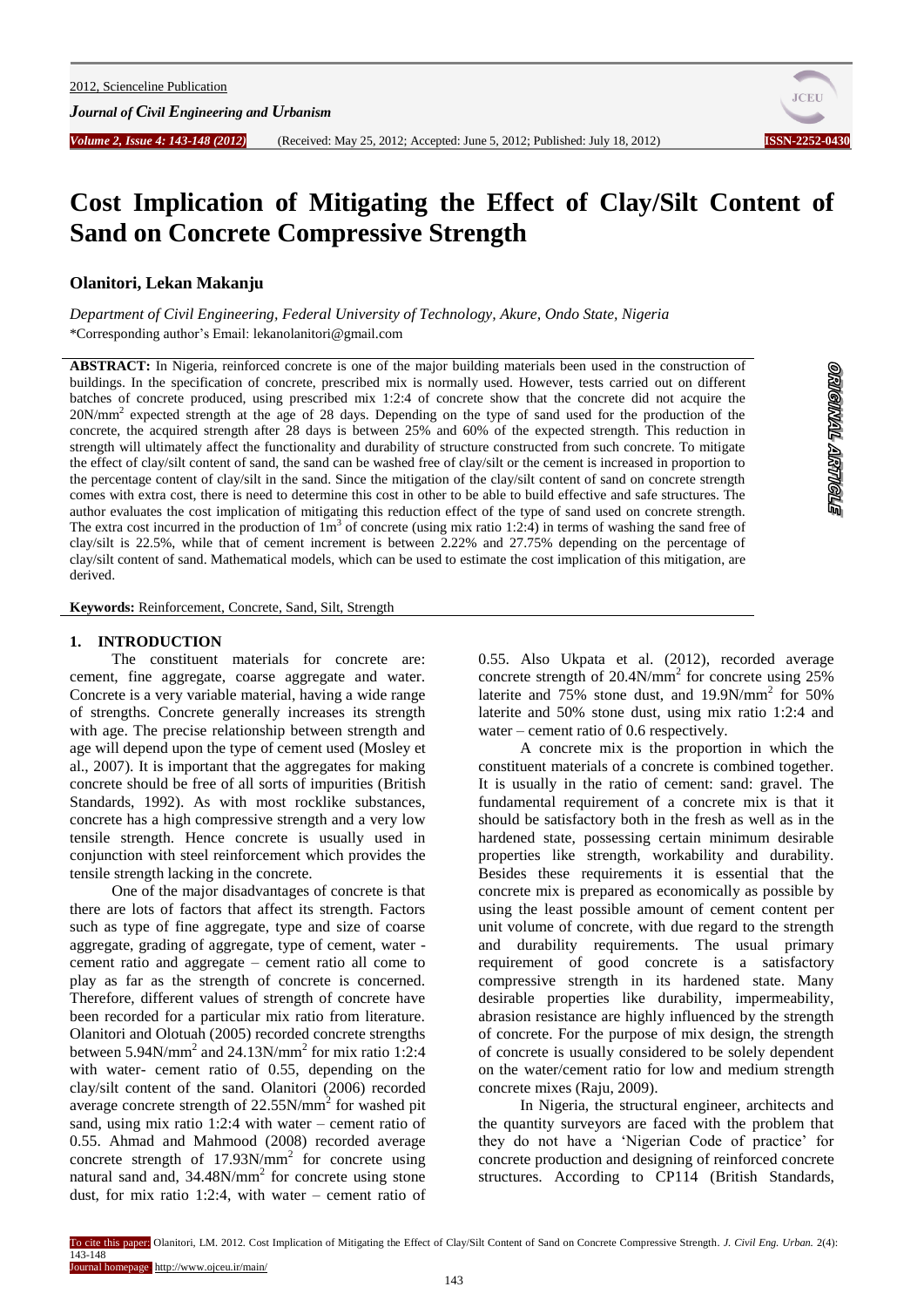1957), concrete mix ratios 1:2:4,  $1:\underset{1}{1}1$ :3 and1:1:2 are

expected to have strength of  $21N/mm^2$ ,  $25.5N/mm^2$  and 30N/mm<sup>2</sup> respectively (Reynolds and Steedman, 1981). In codes such as CP110 (British Standards, 1972) and BS 8110 (British Standards, 1997) that superseded CP114 (British Standards, 1957), concrete grades are only recommended, and the means of achieving such grade of concrete has to be through investigation of the locally available aggregates with several trial mixes carried out. Nigerian Engineers still refers to CP114 (British Standards, 1957) when recommending strength for a particular concrete produced from certain mix ratios, thereby producing a lower grade of concrete than the one recommended.

In the recommendation of strength for a particular concrete mix ratio, using the prescribed mix method, the Nigerian engineer did not take into consideration, the peculiarity of our locally available aggregates and the percentage of clay/silt content of sand, which affects the strength of concrete. The maximum percentage of clay/silt content of sand for which the compressive concrete strength will not be less than  $20N/mm^2$  is  $3.4%$ for mixed ratio 1:2:4 (Olanitori and Olotuah, 2005). For sand with percentage clay/silt contents of  $5\%$  and  $6\%$ will produce concrete with compressive strengths of 17.7N/mm<sup>2</sup> and 16.3N/mm<sup>2</sup> respectively, and the higher the percentage of clay/silt in the sand the lower the concrete strength (Olanitori and Olotuah, 2005). It is very important that to control the quality of the aggregate to be used in concrete making. Most importantly, the effect of the clay/silt content of sand on the compressive strength of concrete must be controlled.

Concrete mix design consists in selecting and proportioning the constituents to give the required strength, workability and durability. Mixes are defined in BS5328-2 (12): Methods of Specifying Concrete mixes. The types are:

1. Designed mix, where strength testing forms an essential part of the requirements for compliance

2. Prescribed mix, in which proportions of the constituents to give the required strength and workability are specified; strength testing is not required.

The water-to-cement ratio is also another important factor affecting concrete strength. The actual water-to-cement ratio used generally ranges from 0.45 to 0.6. The aggregate-to-cement ratio also affects workability through its influence on the water-to-cement ratio (McCormac and Nelson, 2006).

There are two basic methods which the effect of clay/silt content of sand on the, compressive strength of concrete can be controlled. These are by washing the sand free of clay/silt or by adding some extra percentage of cement to neutralize the effect of the clay/silt content. For sand with 10% silt/clay content need 50% cement increment in order to attained compressive strength not less than  $20N/mm^2$ , while for  $4\%$  clay/silt content of sand, 4% increment of cement is needed (Olanitori, 2006).

### **2. MATERIALS AND METHODOLOGY 2.1 Material Collection**

The concrete components used for the experimental works are cement (Ordinary Portland Cement), fine aggregate (Pit Sand from a borrow pit in Akure) and coarse aggregate (Crushed granite rock, maximum size of 19mm). Portable water was used in the production of the concrete.

#### **2.2 Experimental Works**

The method of specifying the concrete used for this work is the prescribed mix method being the most popular method in the Nigeria. The mix ratio used was 1:2:4, with water-cement ratio of 0.55. The research work followed the under listed algorithm:

a. Field settlement test on the fine aggregate was carried out to determine the percentage clay/silt content of the sand.

b.The sand was washed free of clay/silt, and sun dried for 7 days to make it moisture free. The sand sample is divided into two parts.

c. In washing the sand sample, the time and liter of water needed to wash free a specific volume of sand was determined. Also the washed clay/silt was collected and sundry for about a week to make it moisture free.

d.The first part of the washed sample is termed sample A and was divided into eleven parts, namely Sample A1 to A11.

e. Sample A1 is assumed to have zero clay/silt content, using the sun dried clay/silt, and there is introduction of clay/silt into Samples A2 to A11 from 1% to 10%.

f. Ten cube samples were cast for each Samples A1 to A11, and the cube strengths determined at 28 days.

g. The second part of the washed sample is termed sample B, and was divided into seven parts, namely, Sample B1 to B7. The percentage clay/silt content of Sample B was gradually increased from 0% to 10%. With sample B1 having 4% clay/silt content, Sample B2, having 5%, while samples B3, B4, B5, B6 and B7 having 6%, 7%, 8%, 9% and 10% clay/silt content respectively.

h. The cement content of the concrete for sample B using prescribed mix ratio 1:2:4 with water-cement ratio of 0.55 is increased at 2% interval until  $20N/mm^2$ strength is achieved at 28 days for samples B1to B3, while for samples B4 to B7, increment was at 4% interval until  $20N/mm^2$  strength is achieved at 28 days. Ten cubes each were made for each of the trial mixes.

i. Mathematical models were derived to determine the cost implications of both washing of sand free of clay/silt and increase in the cement content of concrete.

#### **3.0 ANALYSIS AND DISCUSSION OF RESULTS**

#### **3.1 Compressive Strength Tests for Varying Clay/Silt Content of Sand**

The result of the tests carried out on sample A is presented in Table 3.1. From Table 1, the maximum compressive strength of  $22.35N/mm^2$  was attained with 0% clay/silt content and minimum of strength of  $10.15N/mm^2$  with 10% content of clay/silt in the sand. The results obtained are in tandem with Olanitori and Olotuah (2005).

The compressive strength is inversely proportional to the increase in the clay/silt content of the sand.

To cite this paper: Olanitori, LM. 2012. Cost Implication of Mitigating the Effect of Clay/Silt Content of Sand on Concrete Compressive Strength. *J. Civil Eng. Urban.* 2(4): 143-148 Journal homepage: http://www.ojceu.ir/main/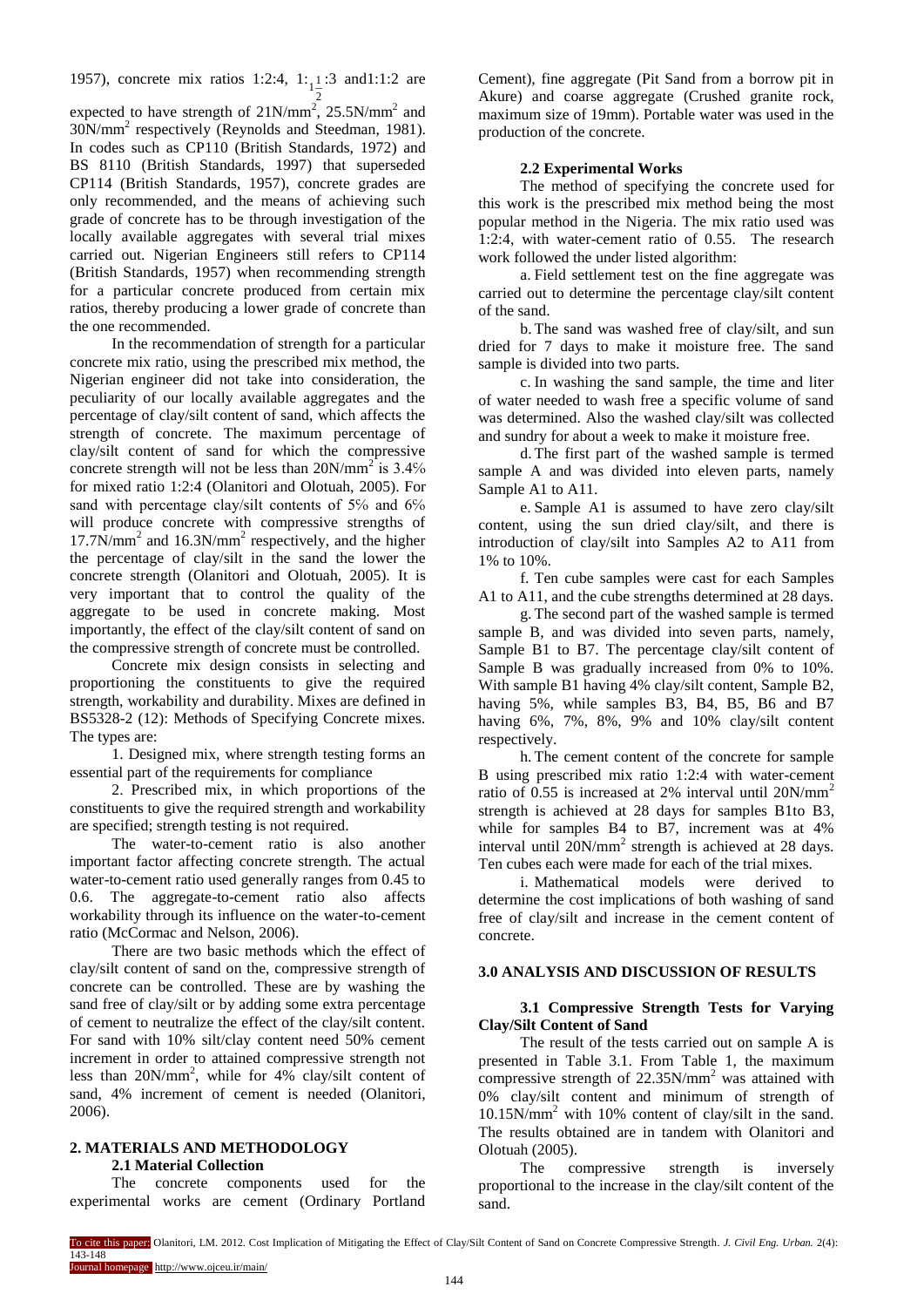| A with varying % of Clay/Silt. |                           |                             |                                              |  |
|--------------------------------|---------------------------|-----------------------------|----------------------------------------------|--|
| <b>Samples</b>                 | Average<br>Weigth<br>(kg) | Clay/Silt<br>Content<br>(%) | Average<br>Compressive<br>Strength $(N/mm2)$ |  |
| A1                             | 8.4                       | 0                           | 22.35                                        |  |
| A <sub>2</sub>                 | 8.5                       |                             | 21.95                                        |  |
| A <sub>3</sub>                 | 8.5                       | 2                           | 21.25                                        |  |
| A <sub>4</sub>                 | 8.4                       | 3                           | 20.85                                        |  |
| A <sub>5</sub>                 | 8.2                       | 4                           | 19.00                                        |  |
| A6                             | 8.0                       | 5                           | 17.25                                        |  |
| A7                             | 8.3                       | 6                           | 16.55                                        |  |
| A8                             | 8.3                       | 7                           | 15.42                                        |  |
| A <sub>9</sub>                 | 8.4                       | 8                           | 12.18                                        |  |
| A10                            | 8.4                       | 9                           | 10.61                                        |  |
| A11                            | 8.3                       | 10                          | 10.15                                        |  |

**Table 1.** Average Compressive Strength test on Sample

#### **3.2 Compressive Strength of Concrete with Varying Percentage Increment in Cement Content**

The Percentage Clay/Silt Content of Sand and corresponding Percentage Increase in Cement to achieve Compressive Strength not less than 20N/mm<sup>2</sup> is shown in Table 2. With 4% clay/silt content in sand, 4% cement increment is required, while for 10% clay/silt content, 50% cement increment is required. The results of the compressive test carried out on sample B is presented Tables A1 to A7 of the appendix.

| Table 2. Percentage Clay/Silt Content of Sand and      |
|--------------------------------------------------------|
| corresponding Percentage Increase in Cement to achieve |
| Compressive Strength not less than $20N/mm^2$          |

| <b>Samples</b> | % Clay/Silt<br><b>Content in Sand</b> | % Percentage<br><b>Cement Incremaent</b> |
|----------------|---------------------------------------|------------------------------------------|
| B1             |                                       |                                          |
| B <sub>2</sub> | 5                                     | 14                                       |
| B <sub>3</sub> | 6                                     | 20                                       |
| <b>B4</b>      |                                       | 24                                       |
| B <sub>5</sub> | 8                                     | 32                                       |
| <b>B6</b>      | 9                                     | 40                                       |
| B7             | 10                                    | 50                                       |

#### **APPENDIX A: The results of the Average Compressive Strength Tests for Sample B, with varying increment cement percentage.**

**Table A1:** The results of the Average Compressive Strength Tests for Sample B1, with varying increment cement percentage.

| <b>Samples</b> | Average wt<br>(kg) | Percentage clay/silt<br>content $(\% )$ | <b>Cement increment</b><br>(%) | Average compressive strength<br>(N/mm <sup>2</sup> ) |
|----------------|--------------------|-----------------------------------------|--------------------------------|------------------------------------------------------|
|                | 8.4                |                                         |                                | 19.25                                                |
|                | 8.0                |                                         |                                | 20.34                                                |
|                | 8.2                |                                         |                                | 20.65                                                |
|                | 8.4                |                                         |                                | 21.25                                                |
|                |                    |                                         | 10                             | 21.82                                                |

**Table A2:** The results of the Average Compressive Strength Tests for Sample B2, with varying increment cement

| percentage.    |                    |                                         |                                          |                                                      |
|----------------|--------------------|-----------------------------------------|------------------------------------------|------------------------------------------------------|
| <b>Samples</b> | Average wt<br>(kg) | Percentage clay/silt<br>content $(\% )$ | <b>Cement increment</b><br>$\frac{9}{6}$ | Average compressive strength<br>(N/mm <sup>2</sup> ) |
|                | 8.5                |                                         |                                          | 17.55                                                |
|                | 8.2                |                                         |                                          | 18.43                                                |
|                | 8.2                |                                         |                                          | 18.85                                                |
|                | 8.3                |                                         |                                          | 19.25                                                |
|                | 8.4                |                                         | 10                                       | 19.52                                                |
|                | 8.4                |                                         |                                          | 19.86                                                |
|                | 8.4                |                                         | 14                                       | 20.50                                                |

**Table A3:** The results of the Average Compressive Strength Tests for Sample B3, with varying increment cement

| percentage.    |                    |                                         |                                   |                                                      |
|----------------|--------------------|-----------------------------------------|-----------------------------------|------------------------------------------------------|
| <b>Samples</b> | Average wt<br>(kg) | Percentage clay/silt<br>content $(\% )$ | <b>Cement increment</b><br>$(\%)$ | Average compressive strength<br>(N/mm <sup>2</sup> ) |
|                | 8.2                |                                         |                                   | 16.25                                                |
|                | 8.2                |                                         |                                   | 16.85                                                |
|                | 8.4                |                                         |                                   | 17.45                                                |
|                | 8.3                |                                         |                                   | 17.82                                                |
|                | 8.5                |                                         | 10                                | 18.32                                                |
| n              | 8.2                |                                         | 12                                | 18.66                                                |
|                | 8.2                |                                         | 14                                | 19.00                                                |
|                | 8.3                |                                         | 16                                | 19.45                                                |
|                | 8.2                |                                         | 18                                | 19.90                                                |
| 10             | 8.5                |                                         | 20                                | 20.55                                                |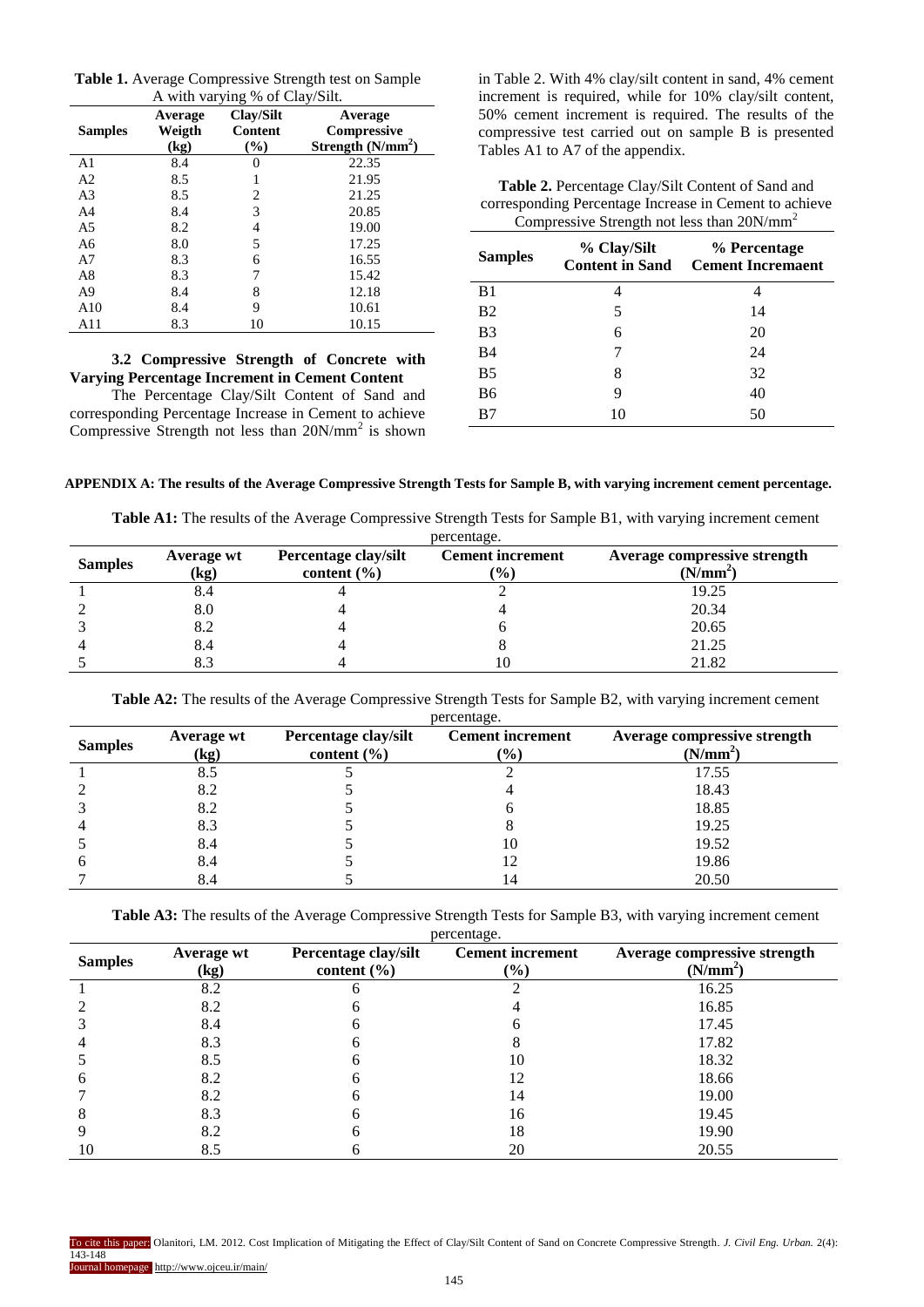| percentage.    |                 |                                         |                                   |                                                      |
|----------------|-----------------|-----------------------------------------|-----------------------------------|------------------------------------------------------|
| <b>Samples</b> | Average wt (kg) | Percentage clay/silt<br>content $(\% )$ | <b>Cement increment</b><br>$(\%)$ | Average compressive strength<br>(N/mm <sup>2</sup> ) |
|                | 8.3             |                                         |                                   | 16.50                                                |
|                | 8.5             |                                         |                                   | 17.35                                                |
|                | 8.5             |                                         |                                   | 17.86                                                |
| $\overline{4}$ | 8.4             |                                         | 16                                | 18.75                                                |
|                | 8.4             |                                         | 20                                | 19.50                                                |
|                | 8.2             |                                         | 24                                | 20.22                                                |

**Table A4:** The results of the Average Compressive Strength Tests for Sample B4, with varying increment cement

**Table A5:** The results of the Average Compressive Strength Tests for Sample B5, with varying increment cement

| percentage.    |                 |                                         |                                          |                                                      |
|----------------|-----------------|-----------------------------------------|------------------------------------------|------------------------------------------------------|
| <b>Samples</b> | Average wt (kg) | Percentage clay/silt<br>content $(\% )$ | <b>Cement increment</b><br>$\frac{1}{2}$ | Average compressive strength<br>(N/mm <sup>2</sup> ) |
|                | 8.3             |                                         |                                          | 12.45                                                |
|                | 8.5             |                                         |                                          | 13.35                                                |
|                | 8.5             |                                         |                                          | 14.66                                                |
|                | 8.3             |                                         | 16                                       | 15.75                                                |
|                | 8.4             |                                         | 20                                       | 17.40                                                |
|                | 8.3             |                                         | 24                                       | 18.22                                                |
|                | 8.5             |                                         | 28                                       | 19.35                                                |
|                | 8.5             |                                         | 32                                       | 20.35                                                |

**Table A6:** The results of the Average Compressive Strength Tests for Sample B6, with varying increment cement percentage

| <b>Samples</b> | Average wt (kg) | Percentage clay/silt<br>content $(\% )$ | <b>Cement increment</b><br>$(\%)$ | Average compressive strength<br>(N/mm <sup>2</sup> ) |
|----------------|-----------------|-----------------------------------------|-----------------------------------|------------------------------------------------------|
|                | 8.0             |                                         |                                   | 11.65                                                |
|                | 8.4             |                                         |                                   | 12.75                                                |
|                | 8.5             |                                         | 12                                | 13.66                                                |
|                | 8.5             |                                         | 16                                | 14.45                                                |
|                | 8.4             |                                         | 20                                | 15.42                                                |
| O              | 8.3             |                                         | 24                                | 16.22                                                |
|                | 8.5             |                                         | 28                                | 16.75                                                |
| 8              | 8.5             |                                         | 32                                | 17.75                                                |
|                | 8.4             |                                         | 36                                | 18.80                                                |
| 10             | 8.4             |                                         | 40                                | 20.15                                                |

**Table A7:** The results of the Average Compressive Strength Tests for Sample B7, with varying increment cement

| percentage.    |                 |                                         |                                |                                                      |
|----------------|-----------------|-----------------------------------------|--------------------------------|------------------------------------------------------|
| <b>Samples</b> | Average wt (kg) | Percentage clay/silt<br>content $(\% )$ | <b>Cement</b> increment<br>(%) | Average compressive strength<br>(N/mm <sup>2</sup> ) |
|                | 8.2             | 10                                      |                                | 10.95                                                |
|                | 8.4             | 10                                      | 8                              | 11.75                                                |
|                | 8.4             | 10                                      | 12                             | 12.56                                                |
|                | 8.4             | 10                                      | 16                             | 13.45                                                |
|                | 8.3             | 10                                      | 20                             | 14.42                                                |
| h              | 8.3             | 10                                      | 24                             | 15.35                                                |
|                | 8.5             | 10                                      | 28                             | 15.85                                                |
| 8              | 8.5             | 10                                      | 32                             | 16.75                                                |
| 9              | 8.3             | 10                                      | 36                             | 17.50                                                |
| 10             | 8.3             | 10                                      | 40                             | 18.25                                                |
| 11             | 8.2             | 10                                      | 44                             | 19.50                                                |
| 12             | 8.3             | 10                                      | 48                             | 20.00                                                |
| 13             | 8.5             | 10                                      | 52                             | 20.80                                                |

## **3.3 Cost Analysis for Washing of Sand free from Impurities**

In any construction work, cost is one of the major factors to be considered. The aim is to have a concrete of an acceptable compressive strength but economical. The cost of washing off impurities in the sand Sample A in the production of  $1m^3$  of concrete is analyzed for prescribed mix ratio 1:2:4.

# **3.3.1 Data for analysis**

The analysis of data is as follows:

To cite this paper: Olanitori, LM. 2012. Cost Implication of Mitigating the Effect of Clay/Silt Content of Sand on Concrete Compressive Strength. *J. Civil Eng. Urban.* 2(4): 143-148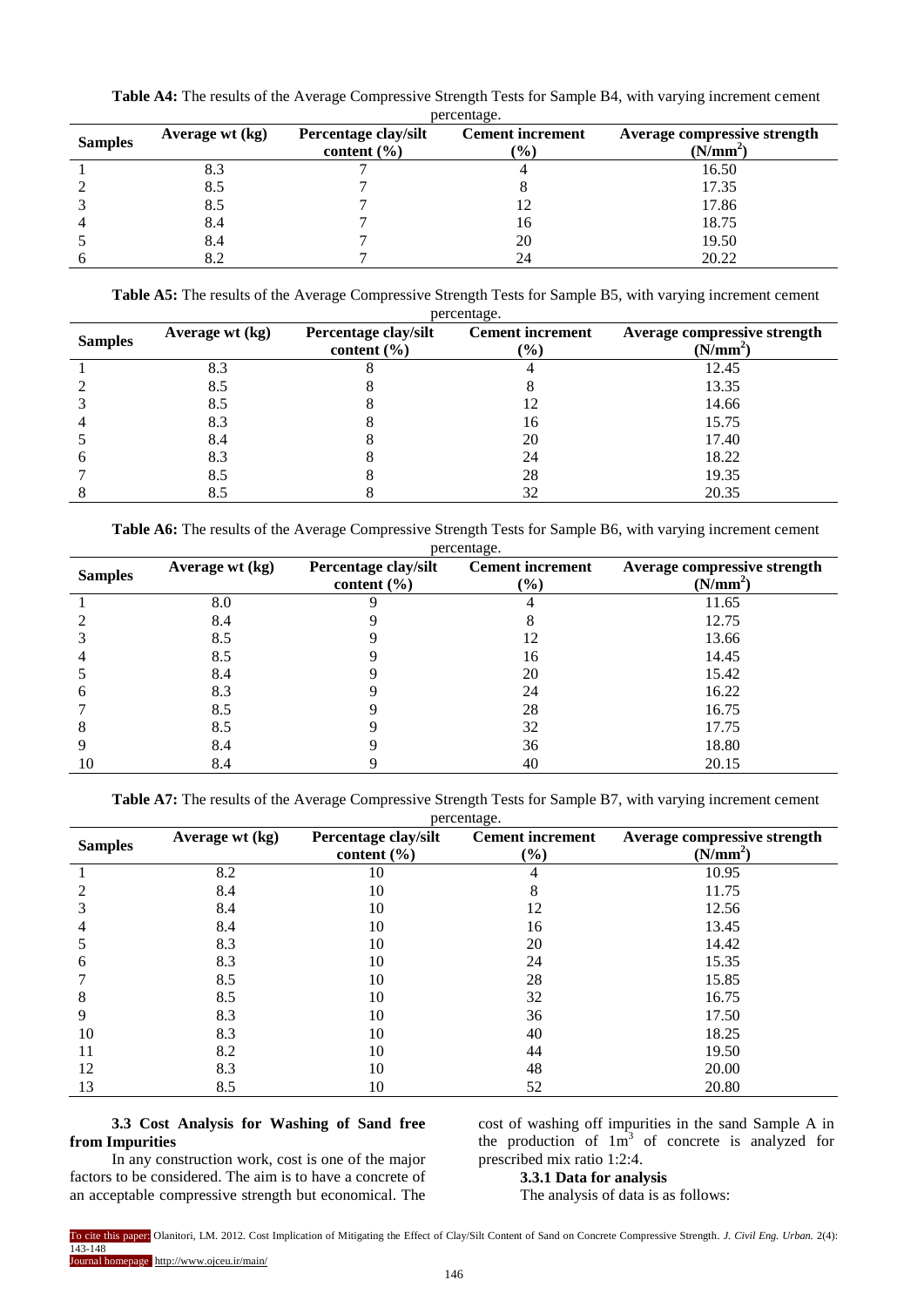Time taken to wash a head pan of sand (15kg) 20mins

Amount of water required for washing a head pan of sand 30litres

| For $1m3$ of concrete using ratio 1:2:4: |       |
|------------------------------------------|-------|
| Cement required                          | 300kg |
| Sand required                            | 550kg |
| 15kg of sand sample will be washed under |       |
| 20mins, hence:                           |       |

550kg will take  $\frac{550x20}{15x60} = 12.22$  $\frac{dx}{dt} = 12.22h$ rs

Since labour can only work for 7hrs/day, hence to wash 550kg of sand will take two days.

The rate of labour per day is N1, 500.00.

Wages of 2 labours required to wash 550kg of  $s$ and under 7hrs  $N3, 000.00$ 

Cost of water to be used (1100litres) N1, 500.00

Total amount required to wash  $1m<sup>3</sup>$  of sand N4, 500.00

Cost of  $1m^3$  of concrete without washing N20, 000.00

Hence the cost of  $1m<sup>3</sup>$  of concrete with washed sand will cost N24, 500.00

The percentage increment of cost for washing  $=\frac{4500}{20000}x100 = 22.5\%$ 

| <b>Table 3.</b> Percentage increment of cost of washing and cost of cement increment |  |
|--------------------------------------------------------------------------------------|--|
|                                                                                      |  |

| %Clay/silt<br>content | <b>%Cement increment</b><br>to achieve 20Nmm <sup>2</sup><br>strength | <b>Cost of washing</b><br>sand $(N)$ | Cost of<br>cement<br>increment | $\%$ Cost<br>increment for<br>washing sand | %Cost of<br>cement<br>increment |
|-----------------------|-----------------------------------------------------------------------|--------------------------------------|--------------------------------|--------------------------------------------|---------------------------------|
|                       |                                                                       | 4,500                                | 444                            | 22.5                                       | 2.22                            |
|                       | 14                                                                    | 4,500                                | 1,554                          | 22.5                                       | 7.77                            |
| 6                     | 20                                                                    | 4,500                                | 2,220                          | 22.5                                       | 11.1                            |
|                       | 24                                                                    | 4,500                                | 2,664                          | 22.5                                       | 13.32                           |
| 8                     | 32                                                                    | 4,500                                | 3,552                          | 22.5                                       | 17.76                           |
|                       | 40                                                                    | 4,500                                | 4,440                          | 22.5                                       | 22.2                            |
| 10                    | 50                                                                    | 4,500                                | 5,550                          | 22.5                                       | 27.75                           |



# **3.3.2 Mathematical model of the cost of washing sand**

The cost of washing sand free of its clay/silt content can be estimated using equation 1 below.

$$
C = [\{1.4w + (\frac{X*y}{7})Z\}]
$$

Equation 1

Where:

C – Cost of washing sand

w – Quantity of water required for washing (litres)

 $X$  – Time taken for washing (hours)

y - Cost of labour per day per head

Z – Quantity of concrete required to be prepared  $(m<sup>3</sup>)$ .

**Example:** using the parameters in section 3.3.1, evaluate the cost of washing 550kg of sand. Using Equation 1

$$
C = [1.4*1100 + (\frac{14*1500}{7})*1] = 4,540
$$

**3.3.3. Mathematical model of the cost of cement increment**

The cost evaluation for cement increment can be done using equation (2) below.

 $C = 0.06 * X * Y * Z$ 

Equation 2, Where:

C – Cost of cement increment for various % clay/silt content of sand

 $X - %$  increase in cement content of concrete

Y - Cost of a bag of cement

To cite this paper: Olanitori, LM. 2012. Cost Implication of Mitigating the Effect of Clay/Silt Content of Sand on Concrete Compressive Strength. *J. Civil Eng. Urban.* 2(4): 143-148 Journal homepage: http://www.ojceu.ir/main/